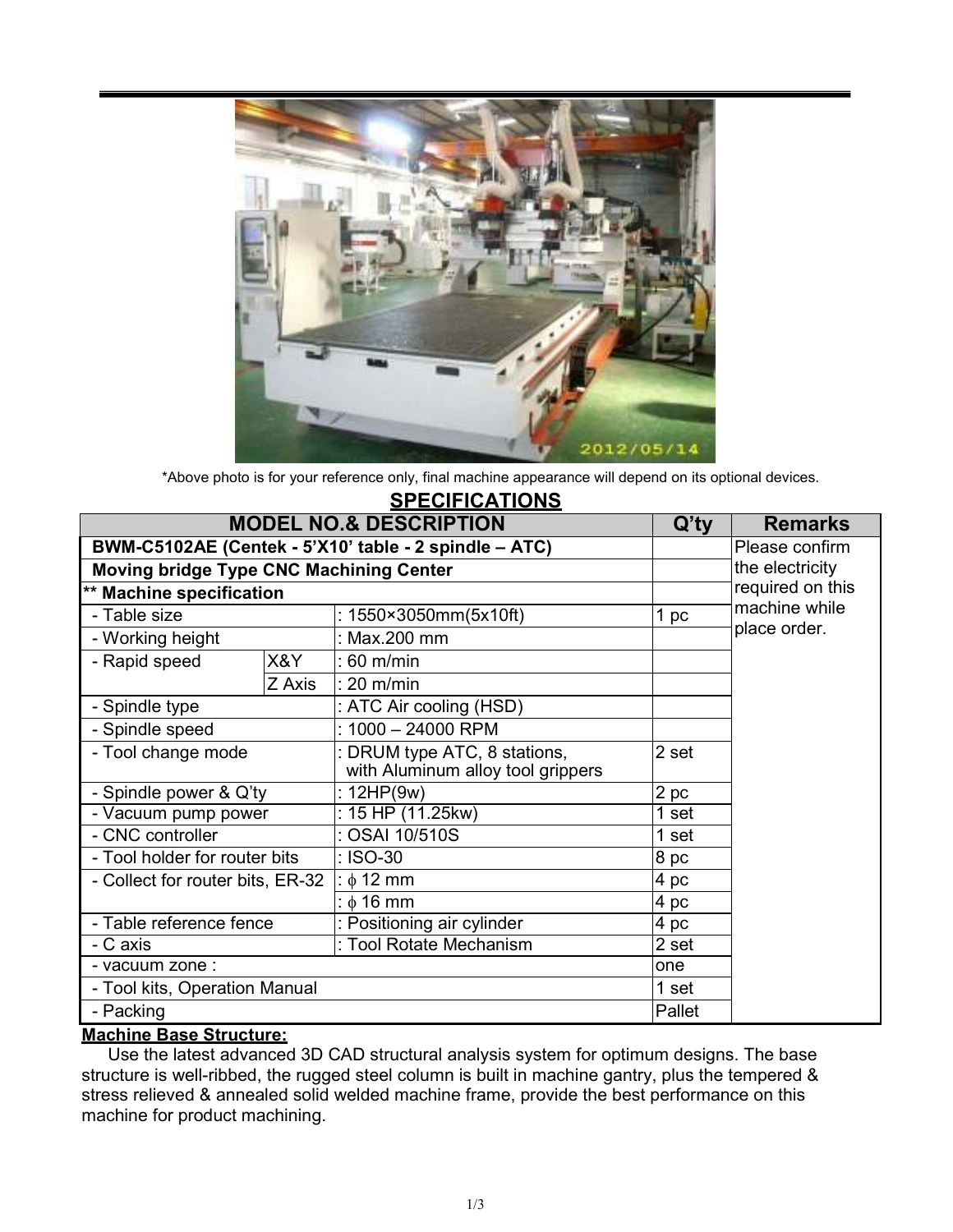### **Driving System:**

AC drivers and servo motors from well-known brand YASKAWA, JAPAN. Work with high-precision grounded ball rail system & high-precision ball screws in main axis directions, provides a perfect moving system on this machine.

### **Main Spindle: (ISO 30. rotate clockwise & counterclockwise)**

The word top one brand HSD (Optima) Spindle is furnished in this machine. This spindle is made in Italy with Germany high-precision bearing, 6" big size electric fan & compressed air cooling system, high-precision oil-air mist lubrication device for spindle lubrication & cooling, max speed 24000 rpm, drum type ATC tool magazine with 8 tools capacity for tool changing in any positions while working. (Ps. Manual tool change models do not have drum type ATC tool magazine. )

#### **Control System: ITALY OSAI-10/510S controller**

PC based controller with windows working interface, LCD screen, USB plug-in, Network transmission function. This is the current fastest controller in the world for woodworking CNC Routers.

#### **CAD/CAM Software: (optional)**

 Due to different requirements from the customers, we don't offer any CAD/CAM software to be standard with BOARKE CNC Routers. Be-Cam software and Alpha-Cam software are available upon request for extra charge. (Please specify the edition while requesting.)

#### **Other important components information:**

PMI (or HIWIN) ball screw, PMI guide ways, DELTA inverter, Z axis with break device, SHAKO cylinder, ATLANA racks and pinions, and transformer with controller are all included in all models of BOARKE CNC Routers.

#### **Guarantee:**

One year guarantee from the delivery date of this machine under the normal operation of one shift per day. Wearing parts are not included.

#### **Installation and training: (optional)**

 The round-trip transportation, meals and accommodations shall be borne by the buyer. And the installation charge will be US\$300/day/person.

 (Ps. 3-day operation training on site in BOARKE Machine Co., Ltd. Taiwan included free for charge.)